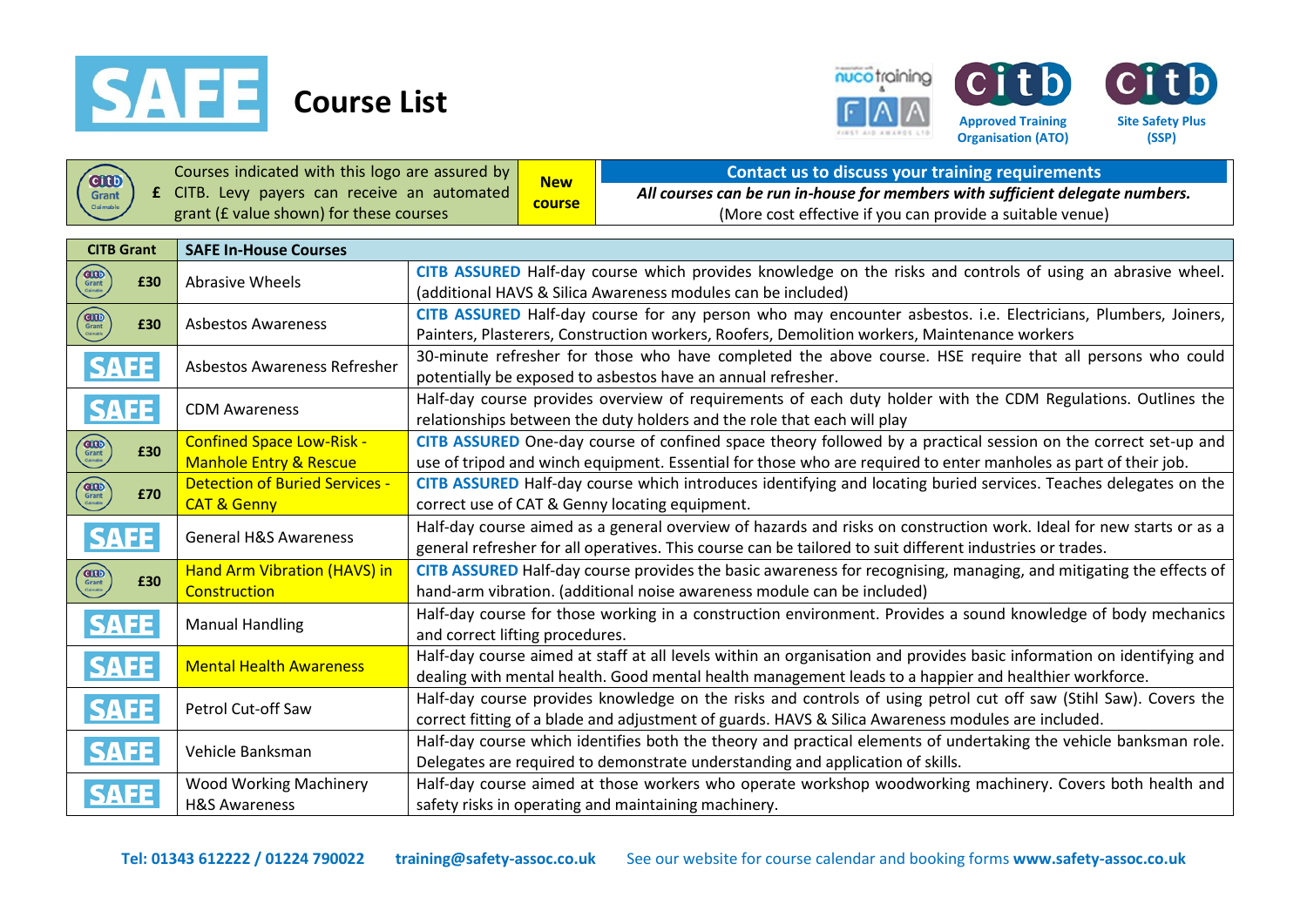|                      | <b>Management / Documentation</b>  |                                                                                                                      |  |
|----------------------|------------------------------------|----------------------------------------------------------------------------------------------------------------------|--|
| <b>SAFE</b>          | Health & Safety for Directors      | One-day in-house course which introduces Directors and Senior Management to the health and safety legislation        |  |
|                      | and Senior Management              | which applies to the company and to them individually.                                                               |  |
| <b>SAFE</b>          | <b>CoSHH Assessor</b>              | Half-day course for those who are required to undertake CoSHH Assessments. Covers the 5 steps to risk assessment,    |  |
|                      |                                    | MSDS, HSE guidance EH40. Theory of CoSHH and an assessment workshop is included in the course.                       |  |
| <b>SAFE</b>          | Permit to Work                     | Half-day course for those persons responsible for the issue of a Permit to Work. Explores the requirements to be in  |  |
|                      |                                    | place before issuing various types of PtW. Theory and workshop elements to the course.                               |  |
| <b>SAFE</b>          | Risk Assessment / Method           | Provides knowledge and skills to prepare risk assessments and method statements in accordance with current           |  |
|                      | Statement                          | legislation and best practice. Course covers theory and practical workshop.                                          |  |
| <b>CITB</b> grant    | <b>Work at Height Courses</b>      |                                                                                                                      |  |
|                      |                                    | Half-day course covers the key areas of safety required when working at height and provides basic rules for the use  |  |
| <b>SAFE</b>          | Work at Height Awareness           | of equipment along with safe working procedures.                                                                     |  |
| GIOD<br>Grant<br>£30 | <b>Management of Work at</b>       | Half-day course provides managers with information about the correct selection and use of equipment in line with     |  |
|                      | <b>Height</b>                      | legal requirements allowing for appropriate management of work at height.                                            |  |
| <b>SAFE</b>          | <b>Work at Height for Cladding</b> | Half-day course covers the key areas of safety required when working at height along with specific requirements      |  |
|                      |                                    | when carryout cladding work and work on or near fragile surfaces.                                                    |  |
| <b>SAFE</b>          | <b>Work at Height for Slating,</b> | Half-day course covers the key areas of safety required when working at height along with specific requirements in   |  |
|                      | <b>Tiling and Flat roofs</b>       | roofwork on sloping and flat roofs.                                                                                  |  |
| GRO<br>Grant<br>£30  | Harness Use and Inspection         | Half-day course covering the correct pre-use inspections, correct wearing, limitations, and storage requirements of  |  |
|                      |                                    | harnesses and lanyards. The course covers both theory and practical elements.                                        |  |
| <b>SAFE</b>          | <b>Ladder and Stepladder</b>       | Delegates will be provided with information on the correct selection, use and inspection of ladders and stepladders. |  |
|                      |                                    | There is an optional roof ladder option.                                                                             |  |
| <b>SAFE</b>          | <b>Alloy Tower</b>                 | This in-house course covers the theory and practical requirements involved in the erection, use, alteration,         |  |
|                      |                                    | dismantling and inspection of alloy scaffold towers.                                                                 |  |
| <b>SAFE</b>          | Hop-up & Handrail                  | Half-day course shows safe methods which allows workers to move hop-ups and handrails to suit working levels on      |  |
|                      |                                    | system scaffolds. Ideal for builders and joiners when constructing houses.                                           |  |
| <b>SAFE</b>          | <b>System Scaffold Erector</b>     | Two-day course - day one of this course provides knowledge of scaffold theory. This is followed on day two by hands  |  |
|                      |                                    | on practical exercises.                                                                                              |  |
| <b>SAFE</b>          | System Scaffold Inspector          | Two-day course - day one of this course provides knowledge of scaffold theory. This is followed on day two by        |  |
|                      |                                    | practical scaffold inspection and inspection report exercise.                                                        |  |
| <b>SAFE</b>          | <b>System Scaffold Combined</b>    | Three day - this course combines the System Scaffold Erection & Dismantling and Inspection courses above to give     |  |
|                      |                                    | delegates the ability to erect and inspect scaffolds.                                                                |  |